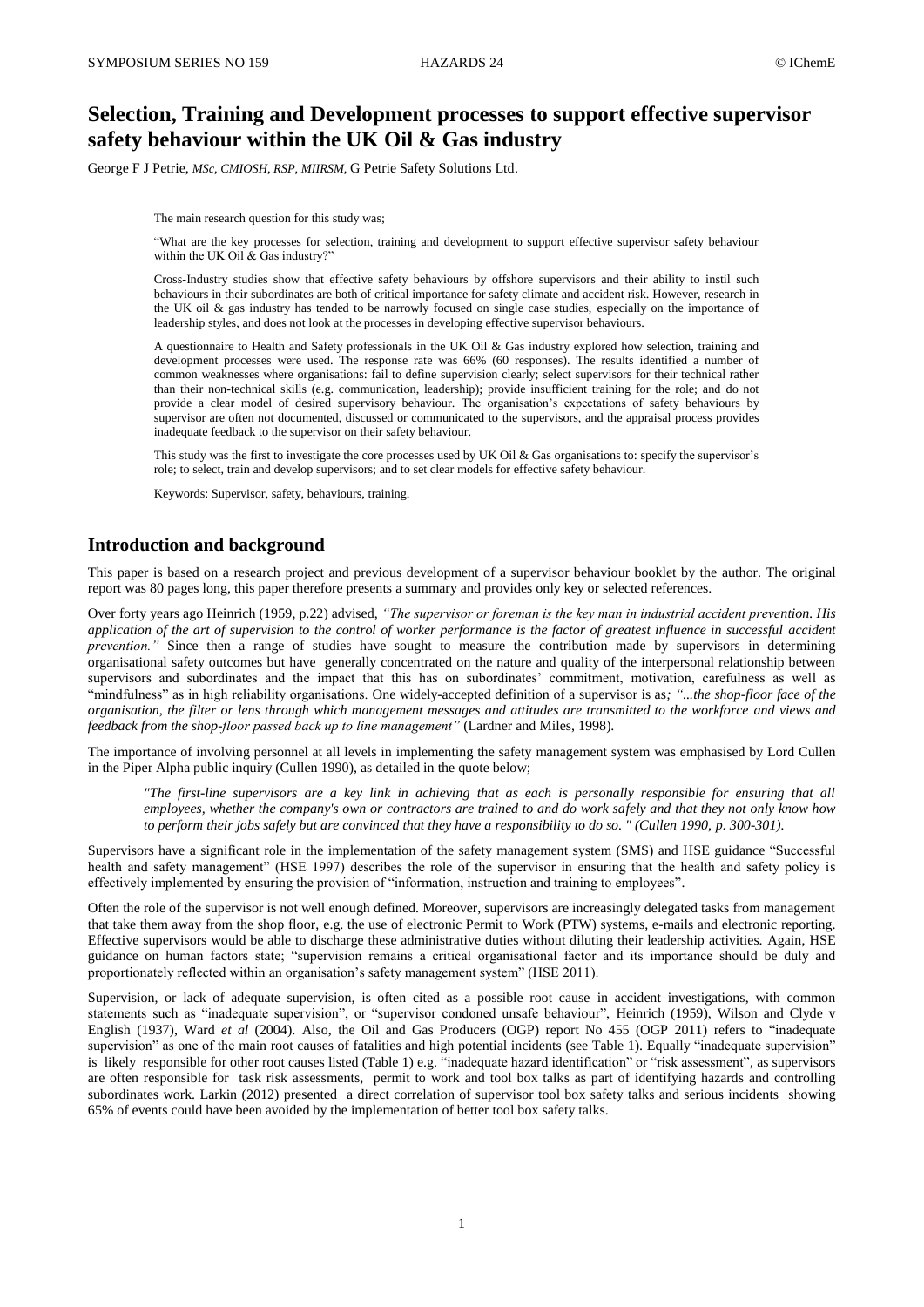| <b>Causal factor assigned for Incidents 2010</b>          | <b>Fatalities</b> | Hi Po |  |
|-----------------------------------------------------------|-------------------|-------|--|
| Inadequate hazard identification or risk assessment       | 30                | 47    |  |
| Inadequate supervision                                    | 18                | 31    |  |
| Improper position (line of fire)                          | 16                |       |  |
| Lack of awareness / improper decision-making or judgement | 14                | 23    |  |
| Inadequate training / competence                          | 13                | 22    |  |
| Procedure violation - intentional                         | $12 \overline{ }$ |       |  |
| Procedure violation - un intentional                      | 12                | 27    |  |
| Inadequate communication                                  | $12 \text{ }$     | 19    |  |
| Inadequate work standards/procedures                      | 10 <sup>1</sup>   | 37    |  |
| Inadequate design / specification / MoC                   | 10                | 19    |  |
| Inadequate maintenance / inspection / testing             |                   | 21    |  |
| totals                                                    | 147               | 246   |  |
| Source: OGP Safety Performance Indicators 2010 (May 2011) |                   |       |  |

## **Table 1: OGP safety performance indicators 2010, (Hi Po = High Potential incident)**

The Confederation of British Industry (CBI, 2005) adduces evidence that some companies had insufficient strategies for developing supervisors and lacked commitment to provide resources to implement these strategies. Support is crucial, as supervisors are often selected on the basis of technical skills and not supervisor competency (Adair 2004). It is noteworthy that managers are often "day creatures" whereby supervisors often work shifts which makes support more challenging and can increase shift communication issues. As discussed by Bergh (2011) sub–safety climates may exist between shift workers and daytime workers, therefore supervisors will be in a more effective position to influence safety climate with their fellow shift workers.

This paper focuses on the UK offshore oil & gas industry in order to investigate the processes in developing positive supervisor safety behaviour. This topic was chosen as this is a high hazard industry where supervisors have to make critical decisions with serious implications for all persons on board the installation.

The industry lacks specific research into the selection, training and development processes that support effective supervisor safety behaviour. The research already carried out does not look at the clarity of the supervisor's role within an organisation, recruitment and selection of supervisors, training and coaching, setting documented supervisor safety behaviour models and effective appraisal systems. The majority of studies focus on a small group of installations and supervisor behaviour from the view of either managers or subordinates e.g Fleming (2000). One study revealed "that a number of the supervisor behaviours had a significant impact on subordinate safety behaviour" and that "confirmed the importance of the first line supervisor in the management of safety", Fleming (2001).

Fleming and Lardner (2002) analysed a number of key studies that looked at supervisor behaviours in Manufacturing, Railway, Offshore oil industry, Construction, Road Maintenance and Coal Mining. These studies identified attitudes and behaviours that differentiate effective and less effective supervisors in managing safety. They also linked these behaviours to the reduction in accident involvement and state that *"these studies have recommended behaviours and actions that supervisors should adopt to reduce accident involvement".*

Lee et al (2007) state that supervisor selection is often based on their trade skills rather than leadership skills. Their credibility with the workforce is cited as one major factor. However, Stein suggested that the selection, hiring and promotion practices for supervisors should incorporate a requirement to look for "specific leadership traits, primarily transformational leadership, in order to foster the current safety culture, attitudes and attributes" Stein (2009).

Fleming (2001) identified a number of implications for the development of supervisor training programs including the interpersonal aspects of supervisor safety management need to be addressed i.e. programs should be practical as opposed to knowledge based, and should focus on the development of positive relationships with subordinates. For example the CBI commented favourably on the supervisor health and safety training given at BP Oil Grangemouth Refinery, CBI (2005 p39). This training included leadership skills, safety and loss training, permit to work courses as well as various specialised courses. Fleming also confirmed the importance of the first line supervisor in the management of safety offshore and the importance of the interpersonal relationship between supervisors and their subordinates (Fleming 2001).

There is limited research available regarding specific supervisor behaviour models. One example of a supervisor behaviour model was pioneered by Wood Group Engineering in conjunction with the Keil Centre (Novatsis *et al* 2010, Hayes *et al* 2007, Lardner *et al* 2011).

Flin et al noted that 360 degree appraisals are widely used in assessment of business performance (Flin et al 2002) but found that this process did not generally include supervision. Another example of a process used by many oil and gas organisations is "The Just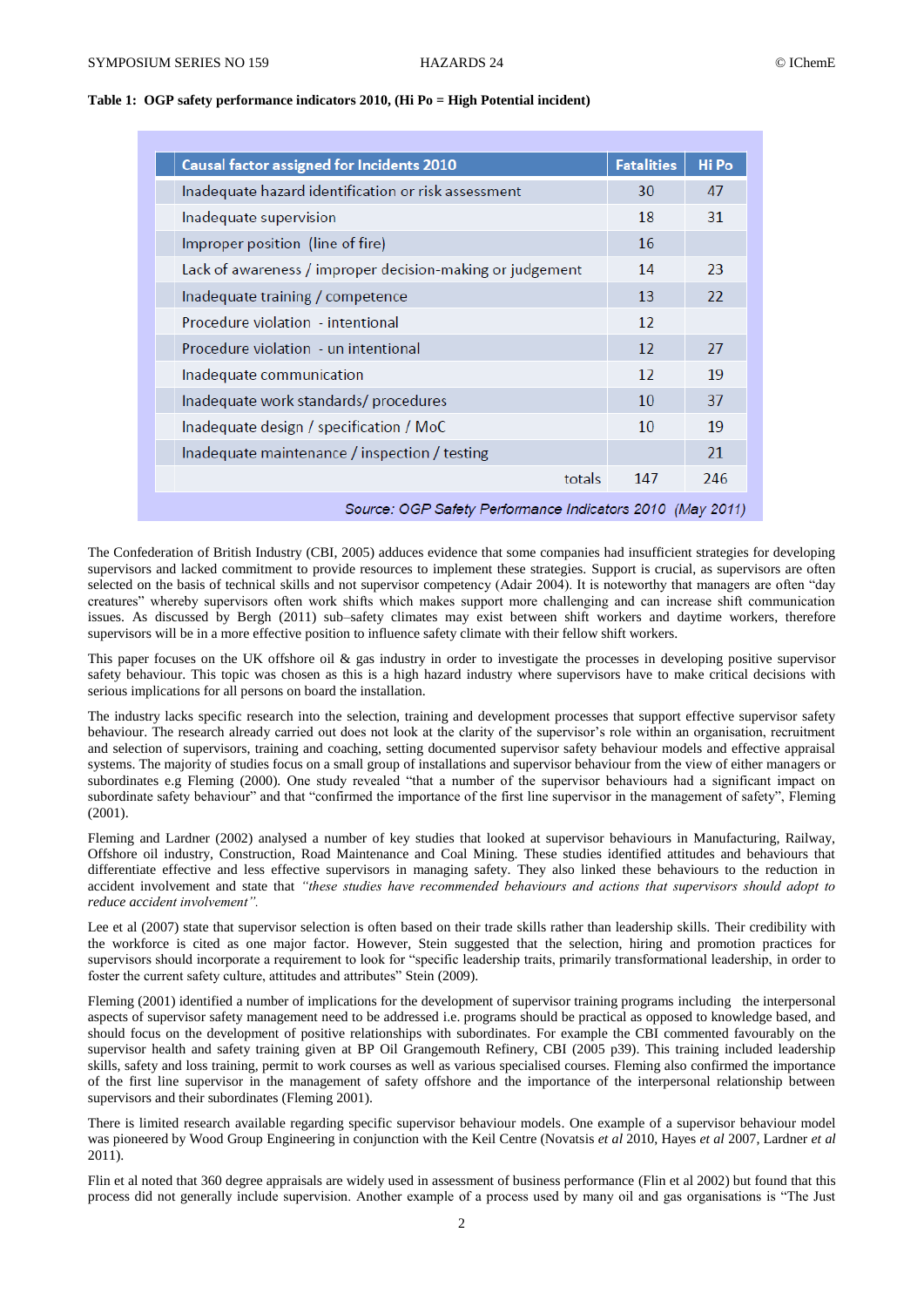Culture" Model (e.g. Hudson et al 2008). Again this process could be extended to identify when supervisors know of or condone unsafe behaviour or when they have themselves violated procedures.

In summary, the hypothesis developed from the review was that many organisations do not clearly identify the role of supervision, select supervisors due to their technical skills without considering leadership or other non-technical skills, provided insufficient training for the role and do not provide a clear behaviour model for supervisors to follow.

#### **Research Approach**

The research concentrated on compiling a structured set of questions for the purpose of analysing the processes in developing effective supervisor behaviours. Questionnaires were distributed by the researcher to appropriate organisations likely to employ supervisors in order to look at the processes within these organisations to develop effective supervisor safety behaviours.

In order to receive an effective response and data for the study, a questionnaire was sent to 91 Health and Safety professionals within the UK oil & gas industry. The sample group was identified within the 82 members of Step Change member organisations as this is the safety group set up within the industry body "Oil and Gas UK". Oil and Gas UK (OGUK) represents the oil and gas exploration and production companies as well as contractors and supply chain organisations. The sample group was further reduced to 62 as 20 of the organisations within Step Change do not have traditional supervisor positions. A total of 60 Health and Safety professionals responded to the questionnaire, a response rate of 66%. Due to the diverse geographical distribution of the organisations within the UK oil & gas industry a link to the online questionnaire "Survey Monkey" was sent via e-mail to the respondents. The high return rate from the responses (66 %) has been an endorsement of this decision and is similar to the response rate of returns as identified by Cox and Cheyne (2000), when carrying out a study on offshore safety culture. The sample group involving Health and Safety professionals was chosen, as they are thought likely to have an unbiased view on the supervisor processes and would most likely have exposure of "positive/negative" supervisor behaviours (and the reasons behind this behaviour) through offshore visits and their involvement in audits and incident investigations.

## **Questionnaires**

The questions issued via the survey were designed to gather data for the following sections;

- What are the present processes in their organisation, contract or project, to determine if "supervision" is clearly defined i.e. organisation charts?
- What processes are set up to recruit and select supervisors?
- What training or coaching is given to supervisors?
- Has their organisation set behaviour models for supervisors, for supervisor involvement in developing the behaviour model, and how is the effectiveness measured?
- How are supervisors appraised?
- What improvements do they suggest to improve supervisor behaviours?

# **Results**

From the data available, an approximate number of supervisory positions can be given although it is noted that a few respondents gave approximate or "greater than" answers. The data provided gave an overall total of approximately **11,178** supervisors.

**Definition of a supervisor:** In order to better understand the number of supervisors not included in organisation charts, the total number was examined for each organisation and analysed.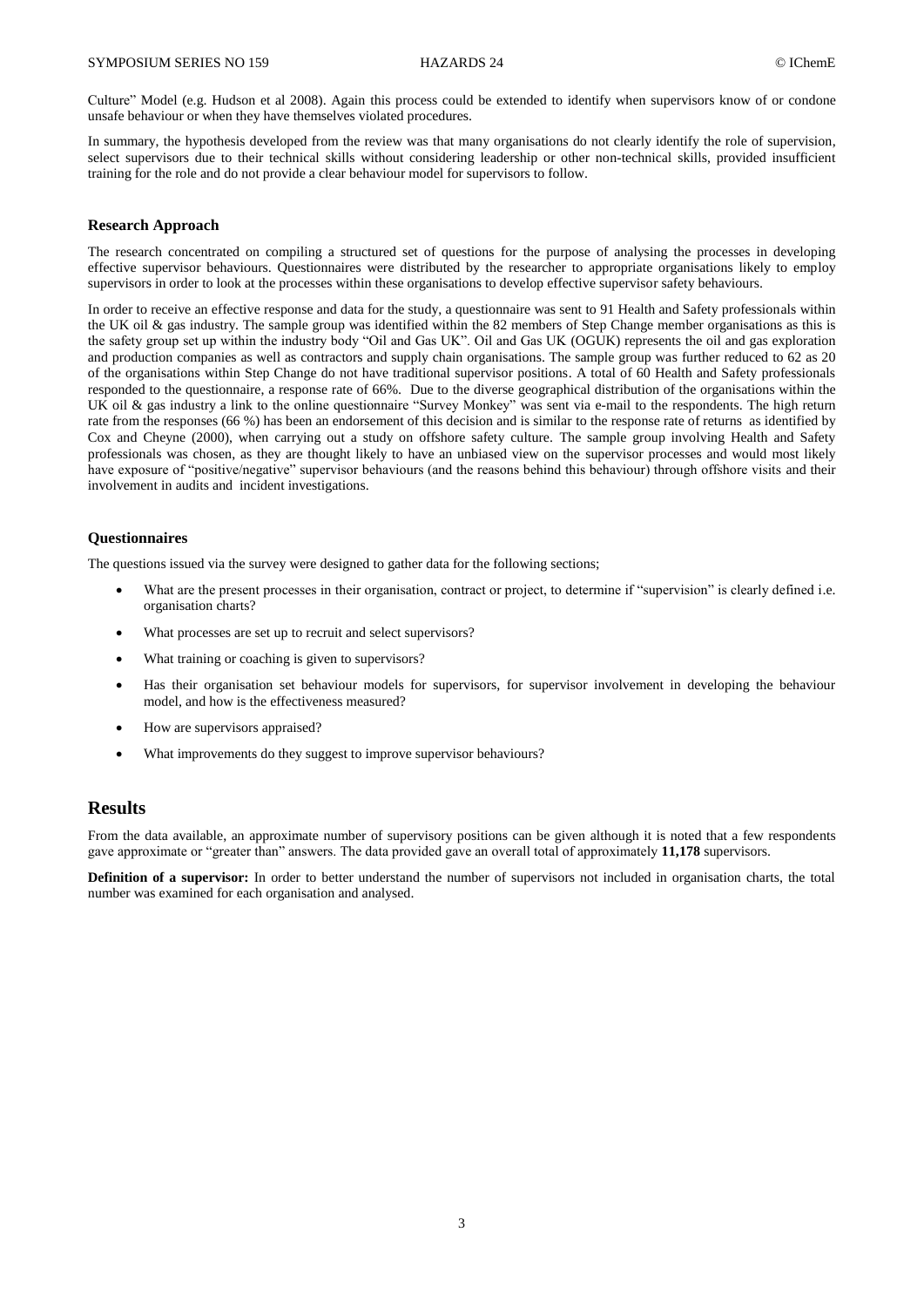## **Graph 1- Definition of a supervisor**



There are a large number of "supervisory" job titles within the UK oil & gas industry depending on the type of organisation. As mentioned in Table 1 inadequate supervision is one of the highest causal factors in fatalities and Hi Po (high potential) incidents (OGP 2011). However it appears from the study that approximately 13% of supervisors are not identified on company organisation charts and therefore may not be fully understood by the organisation. If this role is not understood it could further be argued that these supervisors may not be fully engaged in the training and competency system. As discussed by Flin et al (2000) it can be difficult to discern which level of management are being discussed (senior managers, plant managers, or supervisors) and if these roles are not clearly defined the supervisors role can be perceived differently by the workforce.

#### **Supervisor recruitment**

Graph 2 indicates that the highest criteria used by organisations are trade skills (86%), with 60% using leadership skills and 49% using Behaviours as a criterion.



**Graph 2 – Criteria for recruiting and selecting supervisors.**

This data does not fully describe the organisations that use more than one criterion when selecting supervision; e.g. some organisations use all 3 methods detailed above. Organisations who appear to use all 3 critieria (trade skills, leadership and behaviours) sometimes use academic qualifications, with only one organisation using behaviours as a criterion. 28% of organisations use all 3 criteria (trade skills, leadership and behaviours) with 47% of these organisations using trade skills and leadership as criterion for selecting and recruiting supervisors. 28% of organisations appear to use trade skills as the only criterion for selecting and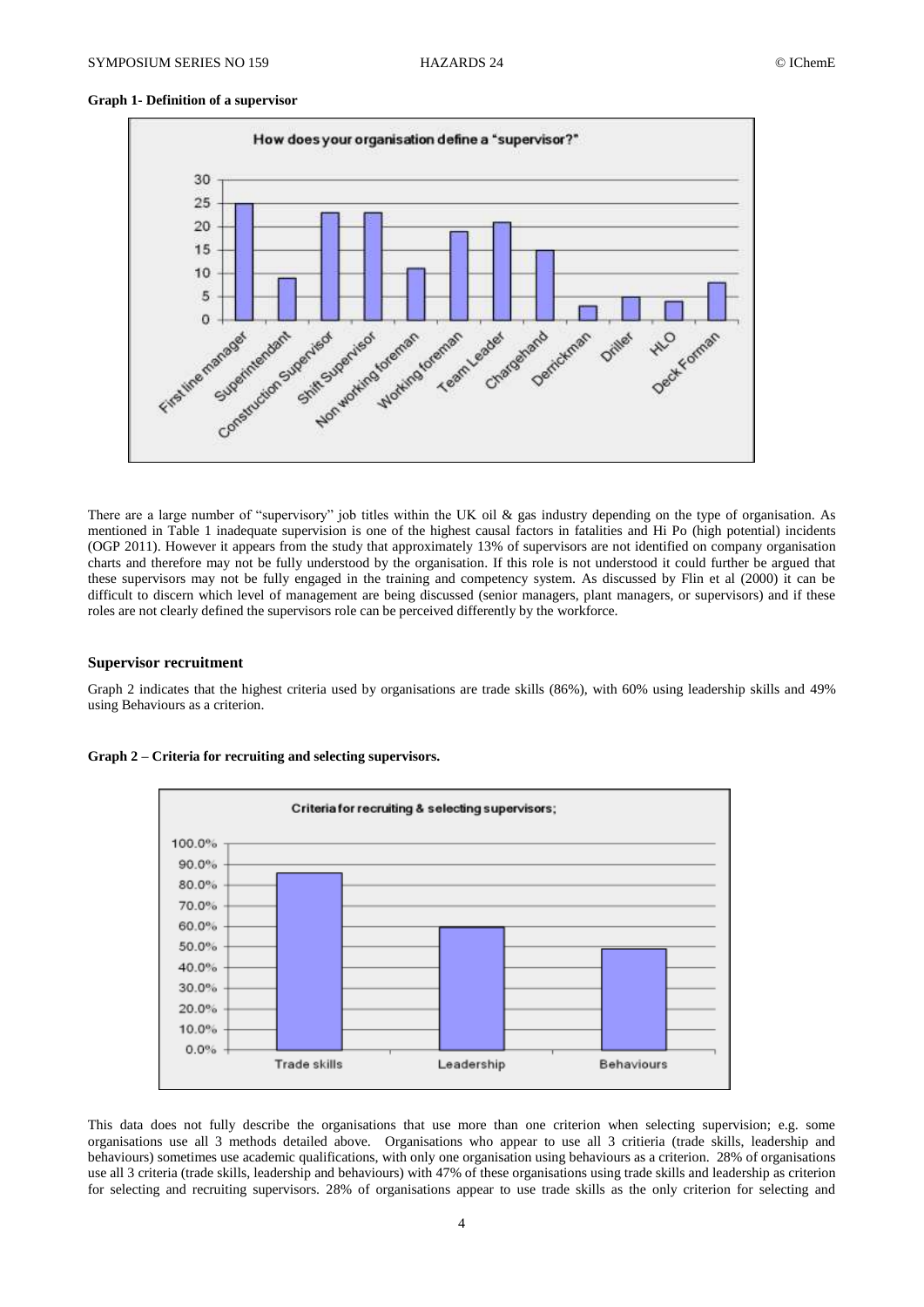recruiting supervisors, 3 organisations appear to use leadership as the only criterion for selecting and recruiting supervisors , leaving 4 organisations using Leadership and Behaviours as selection criteria.

The highest number of organisations (65%) used formal structured interview – technical, as the main method of recruiting supervisors (see Graph 3 below).





The methods used for selection of supervisors again focus on the technical aspects with a "formal structured interview – technical" to be the most widely used. There appears to be a focus by the majority of organisations on the technical/trade skills as selection criteria and technical skills are used as the structure for a formal interview. It also seems to show that behaviours are used less widely as criteria for recruiting or promoting supervisors. When further analysing the data by looking at the type of organisation, it suggests that there are differing methods used for selecting supervisors. The main difference is between engineering and construction organisations which tend to use informal interviews above technical interview. Oil and gas operating organisations use technical interview as their main method.

#### **Supervisor training and coaching**

## **Table 2 - Training provided to supervisors.**

| skills)?                                                                                     |                            |                          |
|----------------------------------------------------------------------------------------------|----------------------------|--------------------------|
| <b>Answer Options</b>                                                                        | <b>Response</b><br>Percent | <b>Response</b><br>Count |
| <b>NEBOSH</b> Certificate                                                                    | 1.9%                       |                          |
| Certificate in Occupational H&S                                                              | $0.0\%$                    | 0                        |
| <b>IOSH Managing Safely</b>                                                                  | 18.9%                      | 10                       |
| Supervisor Management Training and Development Course                                        | 30.2%                      | 16                       |
| Internal (e.g. Advanced Safety Leadership)                                                   | 17.0%                      | 9                        |
| <b>Accident Investigation</b>                                                                | 7.5%                       | $\overline{4}$           |
| Soft skills – (time management, interventions, communication<br>skills, basic IT skills etc) | 24.5%                      | 13                       |
| Other (please specify)                                                                       |                            | 14                       |
|                                                                                              | answered question          | 53                       |
|                                                                                              | skipped question           |                          |

**What training does your organisation provide for "supervisors" (other than trade or technical** 

Supervisor Management Training and Development Course (SMTD) is used widely across the offshore oil and gas industry for supervisor training and as seen in Table 2, just over 30% of organisations use this training method, Other courses used are IOSH Managing Safety, internal courses and soft skills but it can be noted that Accident Investigation training and NEBOSH Certificate are not widely used, with only 7.5% of organisations providing accident investigation training and only one organisation educating supervisors to the NEBOSH Certificate level. As supervisors are often heavily involved in (or in some instances leading) accident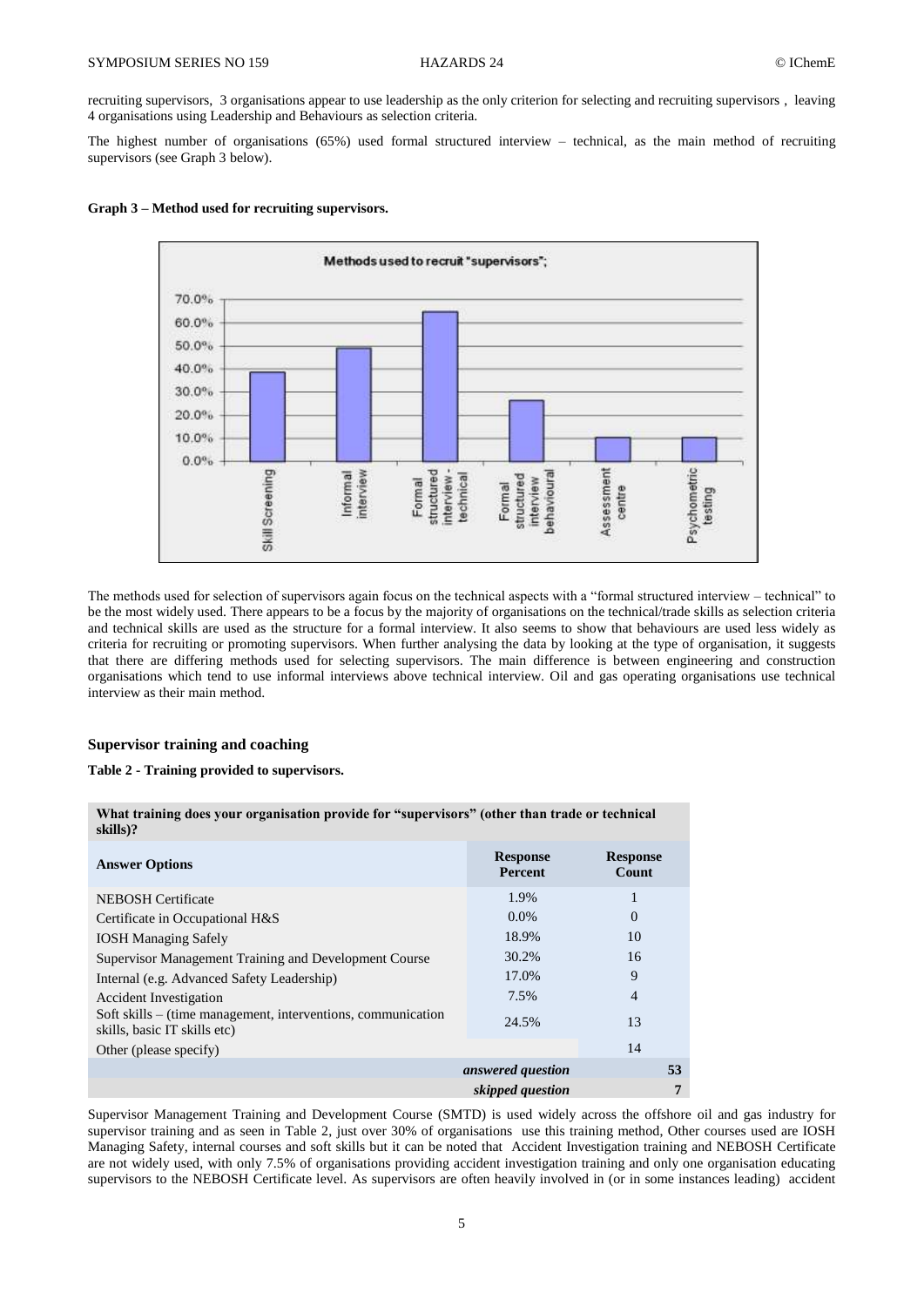investigation, these companies have identified that it would be beneficial for supervisors to receive training especially in dealing with an incident, injured party, preserving the incident area and ensuring that it is made safe.

The study found that over half the organisations in the sample group had no systems in place to provide supervisors with coaching and mentoring. When looking at the data it appears that only 12% of supervisors receive any coaching and mentoring for their role. When the data is broken down into type of organisation oil and gas operating companies have the smallest percentage (61%) of supervisors who receive coaching and mentoring. This is quite surprising as these companies have a more stable work force than , for example engineering and construction which have a more transient workforce and can be affected by contractual changes.

#### **Supervisor behaviours**

The study found that 46% of the organisations taking part have a formal behaviour model for supervisors. The study found that oil and gas operating companies and production services companies have either not implemented or only partially implemented a behaviour model for supervision. Maintenance and drilling organisations have a behavioural standard that is almost fully implemented across the whole organisation. Manufacturing, engineering and construction organisations have partially implemented systems (73% and 60%) respectively.

When reviewing the supervisor input into the behaviour models previously discussed it is of note that only 8 out of 24 organisations, involved supervision when implementing the supervisor behaviour model. Only 12 % organisations have a fully implemented supervision behaviour model that had supervisor input that was communicated effectively, was measured and verified.

#### **Supervisor appraisals**

The study found that 70% of organisations had a probation period for new supervisors, with the majority of these organisations validating that probation period. The most common approaches for validating the probation period were appraisal and line manager feedback, mentors assessing training progress and feedback from colleagues. This would suggest that 55% of supervisors within the study group have no probation period to verify whether the supervisor is suitable for the role, whether they had received the required training and coaching and whether their behaviours are suitable for the organisation's requirements. The nominal probation period appeared to be 3 months with a performance review that was sometimes linked to a pay increase.

From analysis of the comments given by respondents in the open text question, a number of common themes emerged, e.g. a more detailed structure of the role of a supervisor within some organisations is required. This may support the literature review for the HSE by Ward, Brazier and Lancaster (2004) where they conclude that due to "changing work practices means that it is no longer so easy to identify the Supervisor". Many of the respondents suggested that effective training standards were required as a minimum and with further coaching/support later when the supervisor is established in their role. A number of respondents said that organisations should "set standards for expectations of supervision behaviour" and that this could form part of a formal appraisal process.

# **Discussion**

The study identified a large number of "supervisory" job titles within the UK oil & gas industry, varying according to the type of organisation. It also found that approximately 13% of supervisors were not part of organisation charts. It could be argued that in turn the role of supervisor may not be fully understood by themselves, management or subordinates. Berman and Goodall (2011) found that supervisors within the National Grid lacked clarity on the company's expectations on key priorities and activities. The HSE Human Factors web page (HSE 2012), mention that supervision is an important "Performance Influencing Factor" in a number of major incidents, e.g. Texas City 2005 and Texaco Milford Haven 1994. The HSE also highlight that problems can occur because of poorly defined supervisory responsibilities, (HSE 2011).

In relation to the selection and recruitment of supervision, the study found that the majority of organisations use Trade skills (86%) as the main criterion with less than 50% of organisations focused on behaviours. It can be noted that many organisations use more than one criterion e.g. one organisation appeared to use all of the 3 criteria as well as academic qualifications. The methods used for recruitment of supervisors appear to focus on the technical aspects with a "formal structured interview – technical" being the most widely used. It is noted that behaviours are used less widely as criterion and as a method in recruiting or promoting supervisors. Further analysis, looking at the type of organisation reveals that there are differing methods used for selecting supervisors.

The main difference appears when looking at engineering and construction organisations which prefer informal interviews rather than technical interviews, whilst operating organisations use technical interviews as their main method.

The study found that the most popular training system is SMTD. This course is used by the main organisations in this study i.e. oil and gas operating companies and engineering and construction organisations. Note: the 2012 update of the SMTD course now includes accident investigation training, this would address the gap in this type of training found during the study. The subjects covered by SMTD also reinforce the conclusions from the Offshore Technology Report carried out for the HSE by Mearns et al (1997). This study suggested that supervisors need to be trained in key man-management skills related to leadership, communication, understanding and respect of others' opinions to improve their "effectiveness". A study commissioned by the HSE; *"RR156, Causal factors in construction accidents"*, found that very little evidence was found of any health and safety education for those at supervisory levels within the study, HSE (2003).

Although SMTD is beneficial and is often linked to the IOSH managing safety certificate there is no recognised qualification for supervision from SMTD. When looking out-with the UK, a good example can be found with the VOL-VCA system that has a "safety for operational supervisors SOS-SCC" diploma. This system has recognized qualifications through SCC examination centres across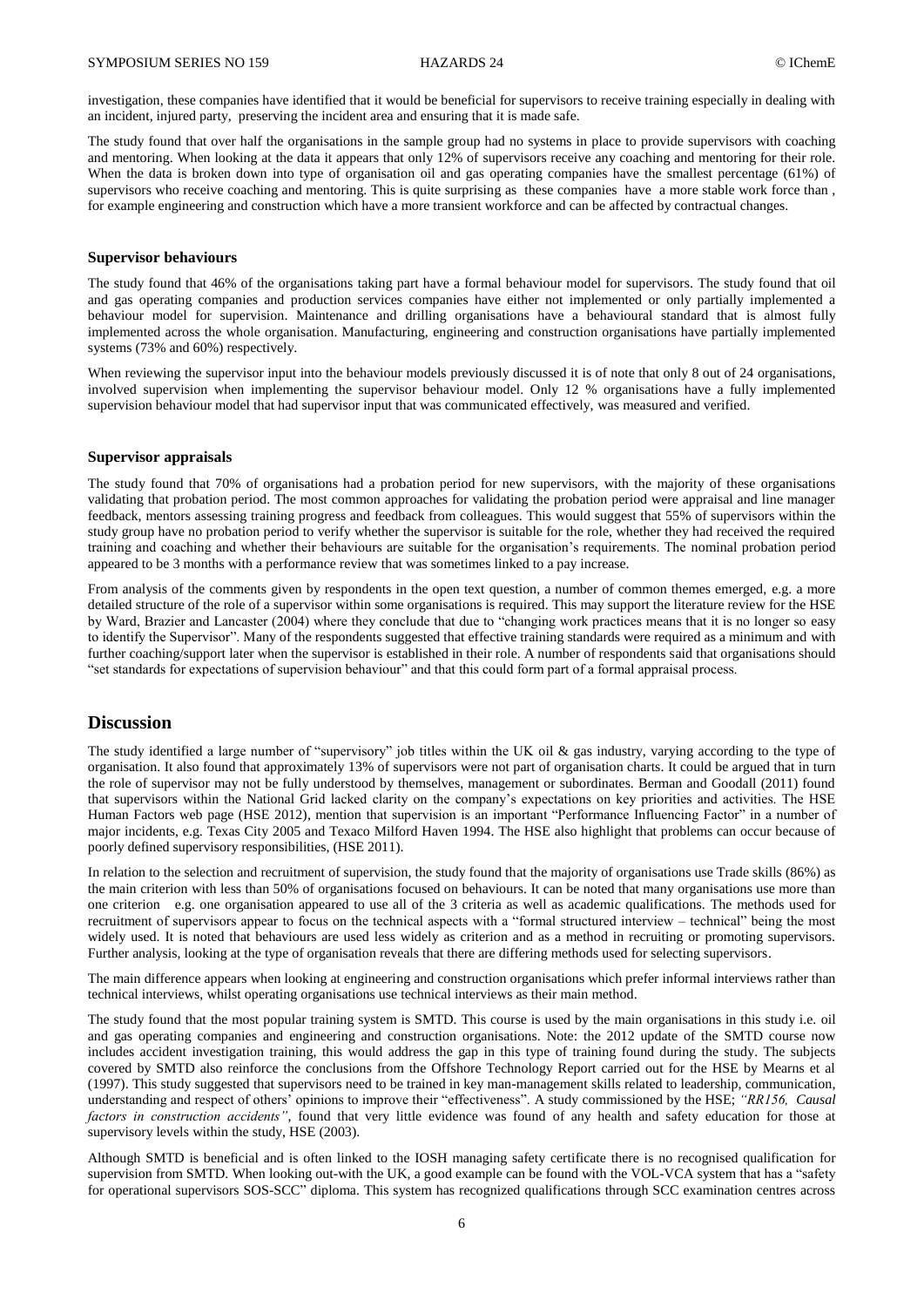the Netherlands and linked to qualifications in Belgium and Germany. In a number of Oil & Gas organisations, operating across the Netherlands, the VOL-VCA qualification is mandatory and is part of the personal safety log book.

The study found that approximately 1/3 of organisations had no system in place to measure how effective the courses were in delivering the required objectives. Therefore, they may have very little visibility on whether the training courses provided are effective in supporting supervisors in their role.

Over 50% of the organisations lack systems to provide supervisors with coaching and mentoring for their role. The breakdown of the data into type of organisation suggests that oil and gas operating companies have the smallest percentage (61%) of supervisors who receive coaching and mentoring regardless of their stable workforce. For example, engineering and construction may have a more transient workforce and can be affected by changes in contracts. There is a wide ranging difference in the system for coaching and mentoring with some very structured systems and others being ad hoc, with some organisation developing additional systems such as secondment, rotation of functions and stand in roles.

As discussed in the results section the data suggests that oil and gas operating companies and production service organisations have either not implemented or have only partially implemented a behaviour model for supervision. Only 6 organisations have a fully implemented behaviour model for supervision that was developed with supervisor input, that has been communicated effectively and that has been measured and verified. This is surprising as studies such as Ismail et al (2009) reinforce the importance of supervisor behaviours. This study said that training programmes must be focused on supervisor behaviour and communication in order to maximise the benefits of their support for the effectiveness of employee training programmes. Lardner (2011) analysed role specific safety behaviours in a study across six different offshore oil and gas installations in 2009 and found that the study demonstrated a strong relationship between the levels of role specific behaviours and occupational and process safety incident rates.

Despite the evidence provided by Ismail et al (2009) and Lardner (2011), there are a significant amount of organisations who have not fully implemented a behaviour model for supervision.

This study found that 55% of supervisors within the study group have no probation period to verify if the supervisor is suitable for the role, if they had received the required training and coaching and if their behaviours are suitable for the organisation's requirements. This aligns with the challenges faced by Carnagie (1998), where he faced an absence of dependable supervisory performance measures throughout his research as the companies surveyed were unable to produce valid or reliable appraisal data for supervisors. Of the organisations who had a probation period in place, 94% responded as having verified the process with the most common approaches for validating the probation period involved appraisals and line manager feedback, mentors assessing training progress and feedback from colleagues.

## **Conclusions**

It is noted that there is limited research into supervisor development of safety behaviour in the context of this study and across the wider UK oil & gas industry. The literature sourced focused on one organisation or one offshore installation and did not fully look into the development of a supervisor but on the feedback from managers or subordinates on the supervisor's behaviour or competency, as seen in Mearns et al (2003). The oil & gas industry could look at other similar industry groups to see what they are implementing to support supervisor behaviours. An example of this is the Centre for Chemical Process safety (CCPS) who are considering the role of supervision within the process safety management "Project 225: Process Safety Management for Front Line Supervisors" .This project is intended to increase the "understanding and buy-in for process safety management (PSM) at the firstline supervisory level through better understanding of PSM, its benefits and the interactions of the various elements" and can be seen at the following website; [http://www.aiche.org/ccps/community/projects/project-225-process-safety-management-front-line](http://www.aiche.org/ccps/community/projects/project-225-process-safety-management-front-line-supervisors)[supervisors](http://www.aiche.org/ccps/community/projects/project-225-process-safety-management-front-line-supervisors)

Based on the literature review and the findings of the research, this study has identified that there are significant differences between organisations in respect to how they set up the supervisor's role, the methods used to recruit supervisors, effective training, coaching and mentoring, suitable behaviour models for supervisors developed with supervision and the appraisal process.

While this study has produced some interesting results that have implications for recruitment, training and supervisor behaviour models, there are a number of limitations with these findings. The main limitation with this research is that the responses are subjective and cannot be independently validated. Another limitation is that the respondents may have had preconceptions of possible gaps in their organization but in fact may not have been able to determine the exact status of the processes within their organization. In order to address these limitations it is necessary to carry out a more detailed intervention study for each aspect of the study. This study would require a more qualitative approach to verify the results of this study and should involve human resources, training departments together with health and safety to ensure that the required data is gathered correctly.

Although the study found gaps within a number of processes for selecting, training and developing behaviour models for supervisors, a small number of organisations had very effective processes for the development of supervisor safety behaviours. For example, some organisations had recruitment processes using multiple methods that included leadership behaviours, one drilling company trained supervisors to a high standard (NEBOSH certificate level) and six organisations had a fully implemented behaviour model for supervision.

Despite the clear link between good supervision, safety climate and accident rates, some organisations have significant gaps in many of their internal management systems that may have a detrimental effect on supervisor's behaviour and their effectiveness in managing their teams offshore.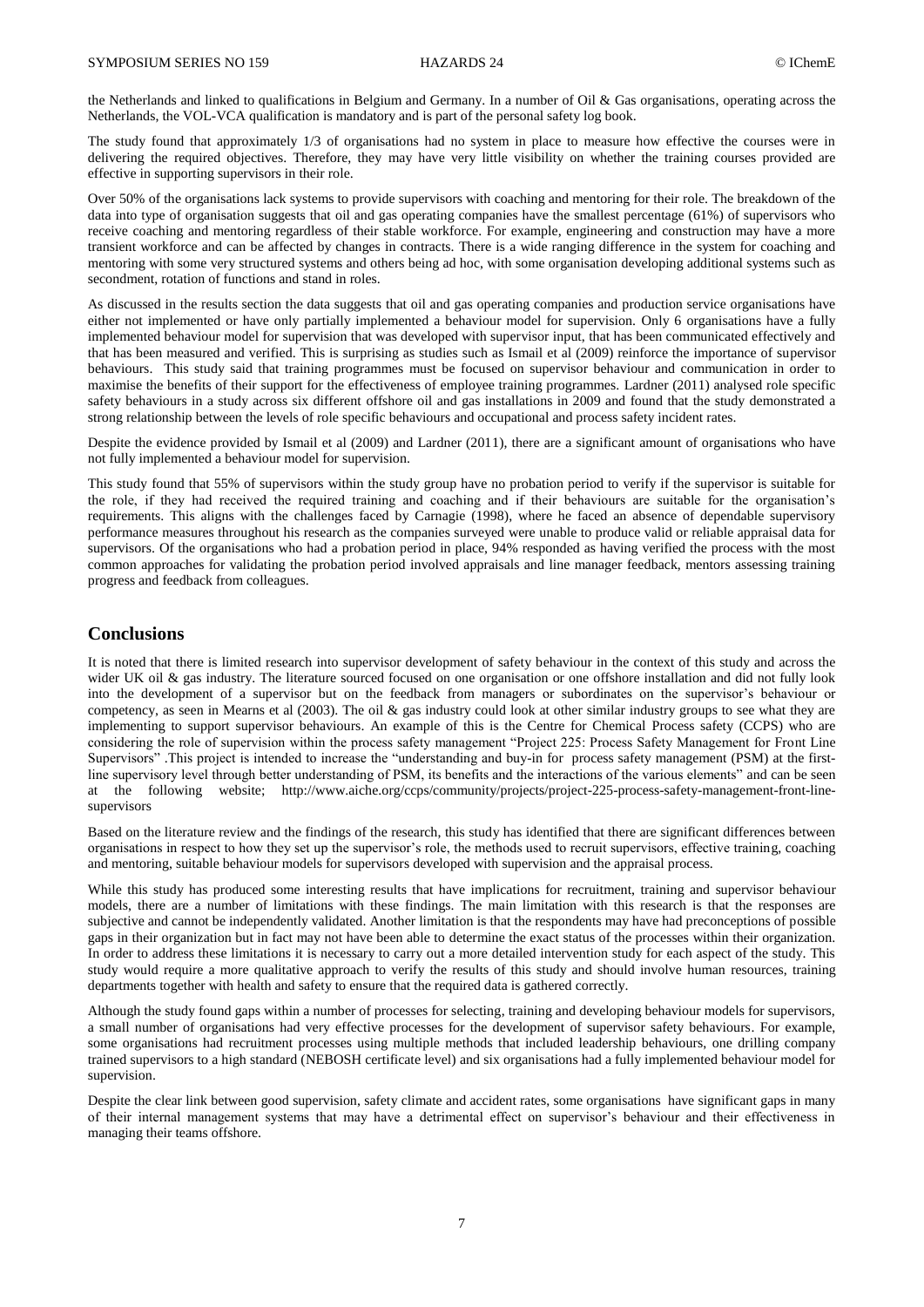#### **References**

Adair, J. (2004). The Effective Supervisor, Seventh Jaico Impression, Jaico Publishing, ISBN-10:81-7224-103-8.

Bergh, M., (2011). Safety Climate, An evaluation of the safety climate at AkzoNoebl Site Stenungsund, Chalmers University of Technology.

Berman, J, Leach, P and Goodall, D. (2011). Achieving Compliance Through People: Training Supervisors to tackle procedural noncompliance, Greenstreet Berman Ltd.

Carnagie, D., (1998). First line supervisors in the offshore oil and gas industry. Available from Open AIR@RGU. Accessed online on 30Th January 2012 a[t http://openair.ac.uk.](http://openair.ac.uk/)

CBI (2005), *Focus on the first lie, the role of the supervisor,* Confederation of British Industry, Centre Point, ISBN 0 85201 323X.

Cox, S.J and Cheyne, A.J.T. (2000). Assessing Safety Culture in Offshore Environments, Safety Science 34(2000) 111-129.

Cullen, The Hon. Lord. (1990). The public inquiry into the Piper Alpha disaster, Vols Iand IL London: HMSO. CM1310.

Fleming, M. (2000) Psychological Aspects of Risk and Safety Management in the UK Offshore Oil and Gas Industry. PhD Thesis. Robert Gordon University Aberdeen.

Fleming, M. (2001)*. Effective supervisory safety leadership behaviours in the offshore oil and gas industry*, offshore technology report 1999/065.

Fleming, M. and Lardner, R. (2002). Strategies to promote safe behaviour as part of a health and safety management system, HSE Contract Research Report CRR430/2002, HSE Books, ISBN 0 7176 2352 1

Flin, R., Mearns, K., O'Connor, P. and Bryden, R. (2000). Measuring safety climate: identifying the common features. Safety Science 34 (2000) 177-192.

Flin, R et al (2002). *Leadership Behaviours for Maximising Safety*, Society of Petroleum Engineers SPE 73939.

Hayes, A., Lardner, R., Medina, Z. andSmith, J. (2007). Personalising Safety Culture: What does it mean to me? Loss Prevention 2007, Edinburgh, UK 22-24 May 2007.

Heinrich, H. (1959). *Industrial Accident Prevention*. *(Fourth Ed).* London: McGraw Hill.

HSE (1997). Successful Health and Safety Management, HSG 65 (Second Edition, published 1997) ISBN 978 0 7176 1276 5.

HSE, (2003). RR156 - Causal factors in construction accidents, ISBN 0 7176 2749 7

HSE (2011), Human Factors: Supervision, Accessed online on 9th December 2011 at; <http://www.hse.gov.uk/humanfactors/topics/supervision.htm>

Hudson, P., Vuijk, M., Bryden, R., Biela, D. and Cowley, C. (2008). Meeting Expectations: A New Model for a Just and Fair Culture, Conference Paper at the SPE International Conference on Health, Safety, and Environment in Oil and Gas Exploration and Production, 15-17 April 2008, Nice, France. Society of Petroleum Engineers.

Ismail, A., Tudin, R., Ajis, M.N and Ismail, W,K,W. (2009). Supervisor Communication and Motivation to Learn as a Predictor of Positive Individual Attitudes and Behaviours: A Study in One City –Based Local Authority.

Lardner, R. and Miles, B. (1998). Supervision, self-management and safety. *The Chemical Engineer*, Jan 1998, 650, 28-31.

Lardner.R., McCormick.P. and Novatsis.E. (2011). Testing the validity and reliability of a safety culture model using process and occupational safety performance data, Paper 039, Hazards XXII: Process Safety and Environmental Protection, held at the Britannia Adelphi Hotel, Liverpool on 11-14 April 2011

Larkin.T.J, (2012) Safety Communication's 3 Big Mistakes: Too Much, Too Complex, Not Useable**,** Global Congress on Process Safety, April 4, 2012

Lee, R., Cummings, R., Lunt., J and Daniels., C. (2007). Pilot study of the Causes of Third Party Pipeline Infringement, HSL/2007/23

Mearns, K., Flin, R., Fleming, M. and Gordon, R. (1997). *Human and Organisational Factors in Offshore Safety*. HSE, OSD Report. Suffolk: HSE Books.

Mearns, K., , Whitaker, S. M and Flin, R. (2003). Safety Climate, Safety Management Practice and Safety Performance in Offshore Environments, Safety Science 41 (2003) 641-680.

Novatsis, E. McCormick, P. and Lardner, R. (2010). Testing the validity and reliability of a safety culture modle: A practitioner's perspective. 13th International Symposium on Loss Prevention and Safety Promotion in the Process Industry.

OGP (2011) Safety Performance Indicators – 2010 data, International Association of OilandGas Producers.

Stein, W.L. (2009), Do Certain Leadership Skills Reduce Workplace Injuries, Clemson University.

VOL-VCA Diploma, accessed online on the 27th January 2014 at[; http://english.vca.nl/for-employees/vol-vca-diploma-.aspx](http://english.vca.nl/for-employees/vol-vca-diploma-.aspx)

Ward. R., Brazier. A, and Lancaster. R. (2004). HSE Research Report RR292 - Different Types of Supervision and the Impact on Safety in the Chemical and Allied Industries.